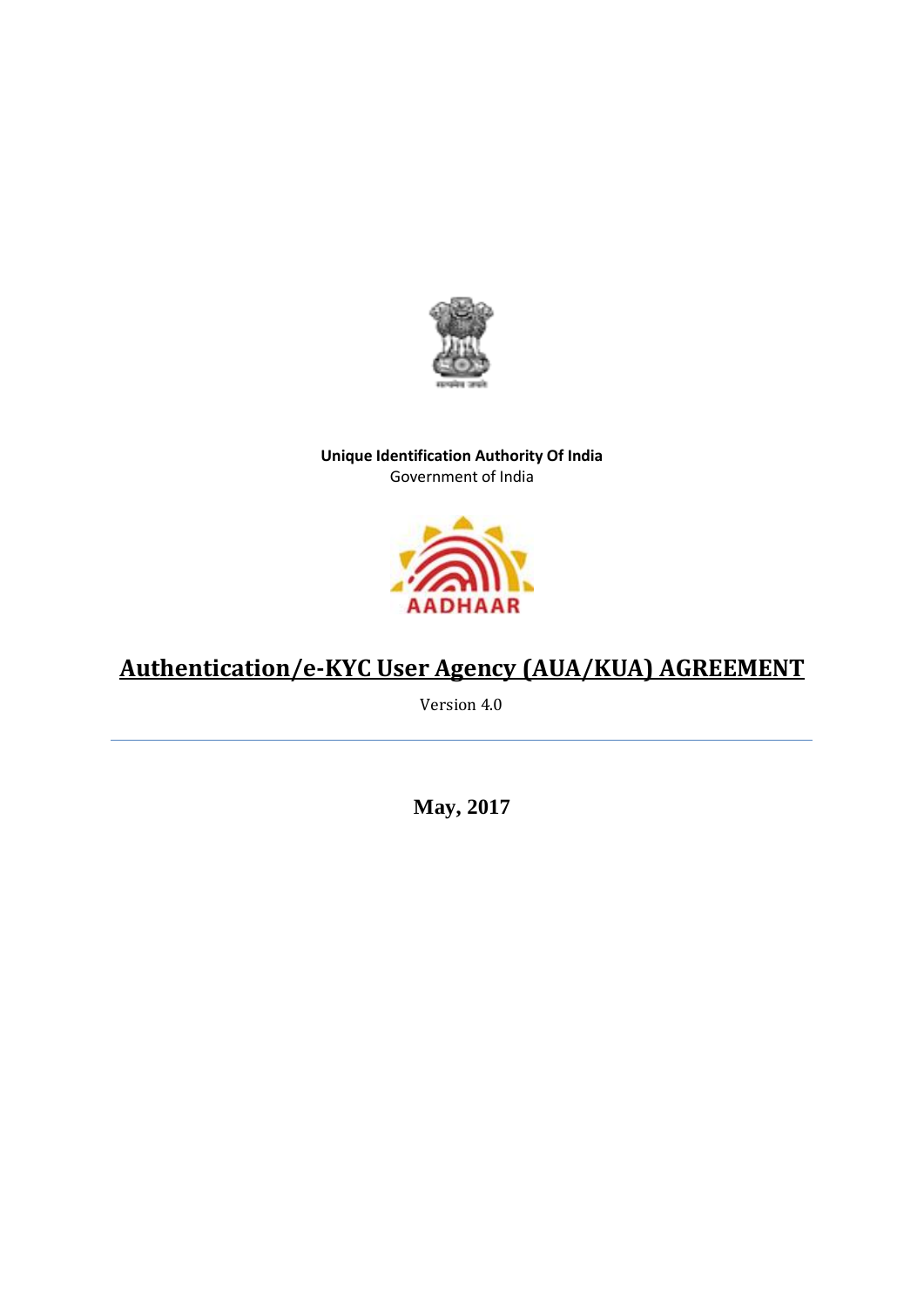



# **AUTHENTICATION USER AGENCY AGREEMENT**

This **AUTHENTICATION USER AGENCY AGREEMENT** ("**Agreement**") is made on this day of \_\_\_\_\_\_\_\_\_\_\_\_\_\_, and year \_\_\_\_\_\_\_, by and between:

1. **UNIQUE IDENTIFICATION AUTHORITY OF INDIA**, a statutory authority established under the Aadhaar (Targeted Delivery of Financial And Other Subsidies, Benefits and Services) Act, 2016, having its headquarters at  $3<sub>rd</sub>$  Floor, Tower II, Jeevan Bharati Building, Connaught Circus, New Delhi-110001 (hereinafter called the "**UIDAI**", which expression shall unless excluded by or repugnant to the context be deemed to include its successors in office, administrators and permitted assigns), OF THE FIRST PART.

AND

2. \_\_\_\_\_\_\_\_\_\_\_\_\_\_\_\_\_\_\_\_\_\_\_\_\_\_\_\_\_\_\_\_\_\_\_\_\_\_\_\_\_\_\_\_\_\_\_\_\_\_\_\_\_\_\_\_\_\_\_\_\_\_\_\_\_\_\_\_\_\_\_\_\_\_\_\_\_\_\_\_\_\_\_\_\_\_

\_\_\_\_\_\_\_\_\_\_\_\_\_\_\_\_\_\_\_\_\_\_\_\_\_\_\_\_\_\_\_\_\_\_\_\_\_\_\_\_\_\_\_\_\_\_\_\_\_\_\_\_\_\_\_\_\_\_\_\_\_\_\_\_\_\_\_\_\_\_\_\_\_\_\_\_\_\_\_\_\_\_\_\_\_\_\_\_\_\_\_\_\_\_ \_\_\_\_\_\_\_\_\_\_\_\_\_\_\_\_\_\_\_\_\_\_\_\_\_\_\_\_\_\_\_\_\_\_\_\_\_\_\_\_\_\_\_\_\_\_\_\_\_\_\_\_\_\_\_\_\_\_\_\_\_\_\_\_\_\_\_\_\_\_\_\_\_\_\_\_\_\_\_\_\_\_\_\_\_\_\_\_\_\_\_\_\_\_ \_\_\_\_\_\_\_\_\_\_\_\_\_\_\_\_\_\_\_\_\_\_\_\_\_\_\_\_\_\_\_\_\_\_\_\_\_\_\_\_\_\_\_\_\_\_\_\_\_\_\_\_\_\_\_\_\_\_\_\_\_\_\_\_\_\_\_\_\_\_, having its registered addressat \_\_\_\_\_\_\_\_\_\_\_\_\_\_\_\_\_\_\_\_\_\_\_\_\_\_\_\_\_\_\_\_\_\_\_\_\_\_\_\_\_\_\_\_\_\_\_\_\_\_\_\_\_\_\_\_\_\_\_\_\_\_\_\_\_\_\_\_\_\_\_\_\_\_\_\_\_\_\_\_\_\_\_\_\_\_\_\_\_\_\_\_\_\_ \_\_\_\_\_\_\_\_\_\_\_\_\_\_\_\_\_\_\_\_\_\_\_\_\_\_\_\_\_\_\_\_\_\_\_\_\_\_\_\_\_\_\_\_\_\_\_\_\_\_\_\_\_\_\_\_\_\_\_\_\_\_\_\_\_\_\_\_\_\_\_\_\_\_\_\_\_\_\_\_\_\_\_\_\_\_\_\_\_\_\_\_\_\_

\_\_\_\_\_\_\_\_\_\_\_\_\_\_\_\_\_\_\_\_\_\_\_\_\_\_\_\_\_\_\_\_\_\_\_\_\_\_\_\_\_\_\_\_\_\_\_\_\_\_\_\_\_\_\_\_ (hereinafter referred to as "**Authentication User Agency**", which expression shall, unless repugnant to the context or meaning thereof, include its successors, assigns, agents, etc.), OF THE SECOND PART.

- A. WHEREAS the party of the first part has approved/appointed the party of the second part, as an Authentication User Agency (AUA) in terms of Regulation 12 of the Aadhaar (Authentication) Regulations, 2016 vide approval/appointment letter  $dataed$  \_\_\_\_\_\_\_.
- B. AND WHEREAS the party of the second part is fully aware and understands the provisions of the Aadhaar (Targeted Delivery of Financial and other Subsidies, Benefits and Services) Act, 2016 and the Regulations made thereunder and *inter alia* the obligations and responsibilities prescribed therein and further warrants that it shall at all times abide by the same.
- C. AND WHEREAS, the Aadhaar Number and identity details of the Aadhaar Number Holder can be authenticated through an online mechanism provided by UIDAI. The authentication services shall be provided on payment of fees and charges by Authentication User Agency to UIDAI, which may be revised from time to time during the currency of the Agreement. The fees and the charges shall be fixed by UIDAI, by a notification to this effect which may be revised from time to time during the currency of this Agreement.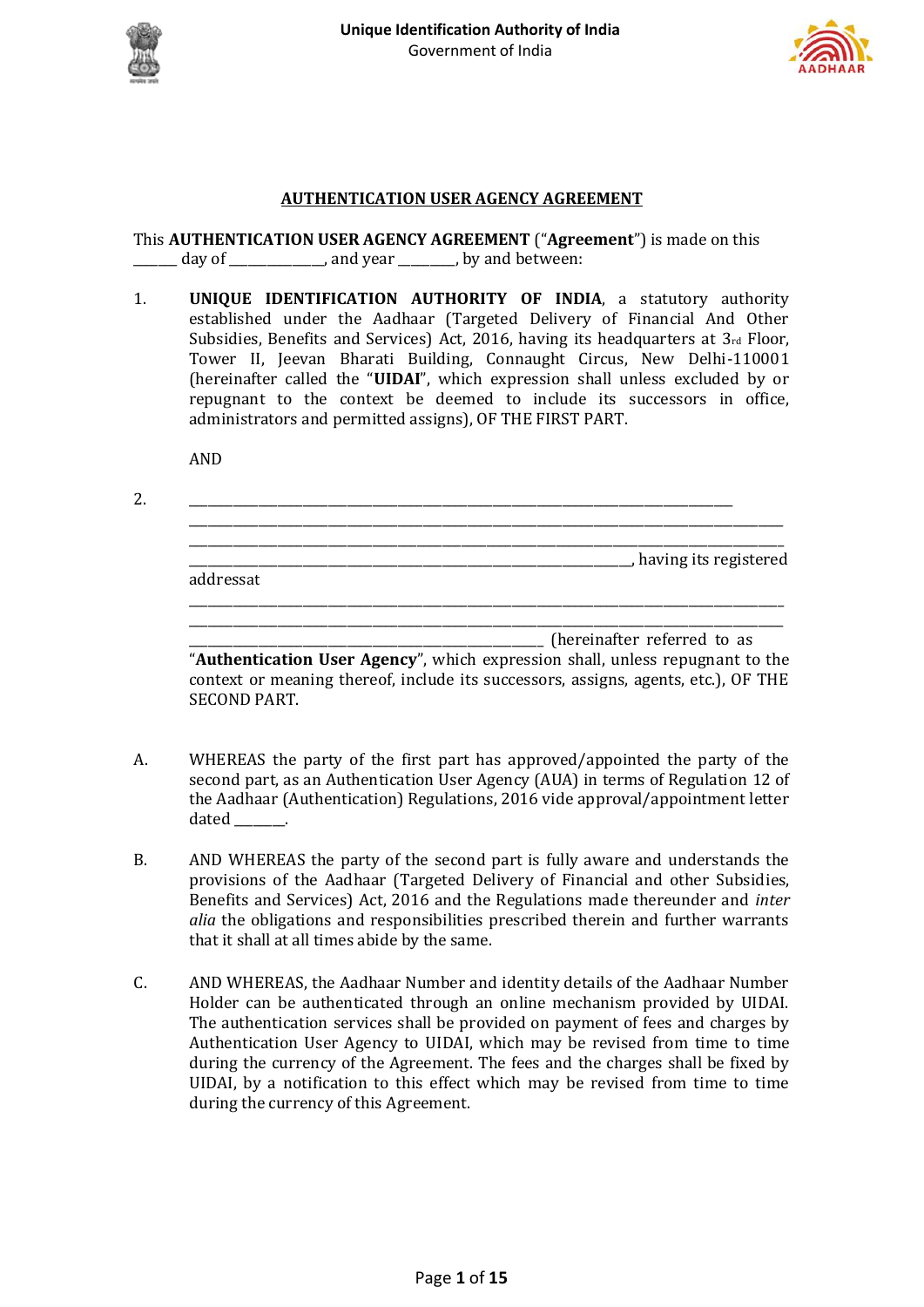



- D. AND WHEREAS, the Authentication User Agency is aware of, and understands, the fact that UIDAI's operation of the Aadhaar Authentication Services is subject to limitations posed by technology, and UIDAI does not represent and warrant the same to be defect free.
- E. AND WHEREAS, the Authentication User Agency is aware of, and understands that the Aadhaar Authentication Services are provided on an 'as is' basis, without any express or implied warranties in respect thereof, and UIDAI does not assume any responsibility or liability for any damage, whether direct, indirect, incidental or consequential, arising as a result of the use of the Aadhaar Authentication Services. The Authentication User Agency may, on its own volition, decide to use additional authentication factors on their own depending on their security and business requirements in addition to the UIDAI's Aadhaar Authentication Services.
- F. AND WHEREAS, in case during the currency of the instant agreement, UIDAI upon an application in writing by the party of the Second Part evaluates and approves an application of the Authentication User Agency for its appointment/empanelment as an e-KYC User Agency (KUA) for the e-KYC service, the party of the Second Part shall, in addition to the instant agreement, be subject to Annexure-I duly signed by UIDAI and the party of the Second Part and the Authentication User Agency would then also be referred to as an e-KYC User Agency (KUA) and references to Authentication User Agency also mean e-KYC User Agency.

**NOW THEREFORE**, in consideration of the mutual covenants and promises set forth herein and for other good and valuable consideration, the receipt and sufficiency of which is hereby acknowledged, the Parties hereby covenant and agree and this Agreement witnesseth as follows:

# **1. DEFINITIONS & INTERPRETATION**

For the purposes of this Agreement, words and expressions shall have the same meaning as defined in the Aadhaar (Targeted Delivery of Financial and Other Subsidies, Benefits and Services) Act 2016 and its Regulations. However, words & expressions not defined in the Aadhaar (Targeted Delivery of Financial and Other Subsidies, Benefits and Services) Act 2016 and its Regulations shall have the meaning as assigned to them hereunder.

**"Aadhaar Act, 2016"** shall mean the Aadhaar (Targeted Delivery of Financial and Other Subsidies, Benefits and Services) Act 2016.

**"Aadhaar Authentication Services"** shall mean the authentication services provided by UIDAI and used by Authentication User Agency where the personal identity information of/data of an Aadhaar Number Holder is matched with their personal identity information/data stored in the UIDAI's Central Identity Data Repository, in order to provide Aadhaar enabled services to such Aadhaar number holder. The Authentication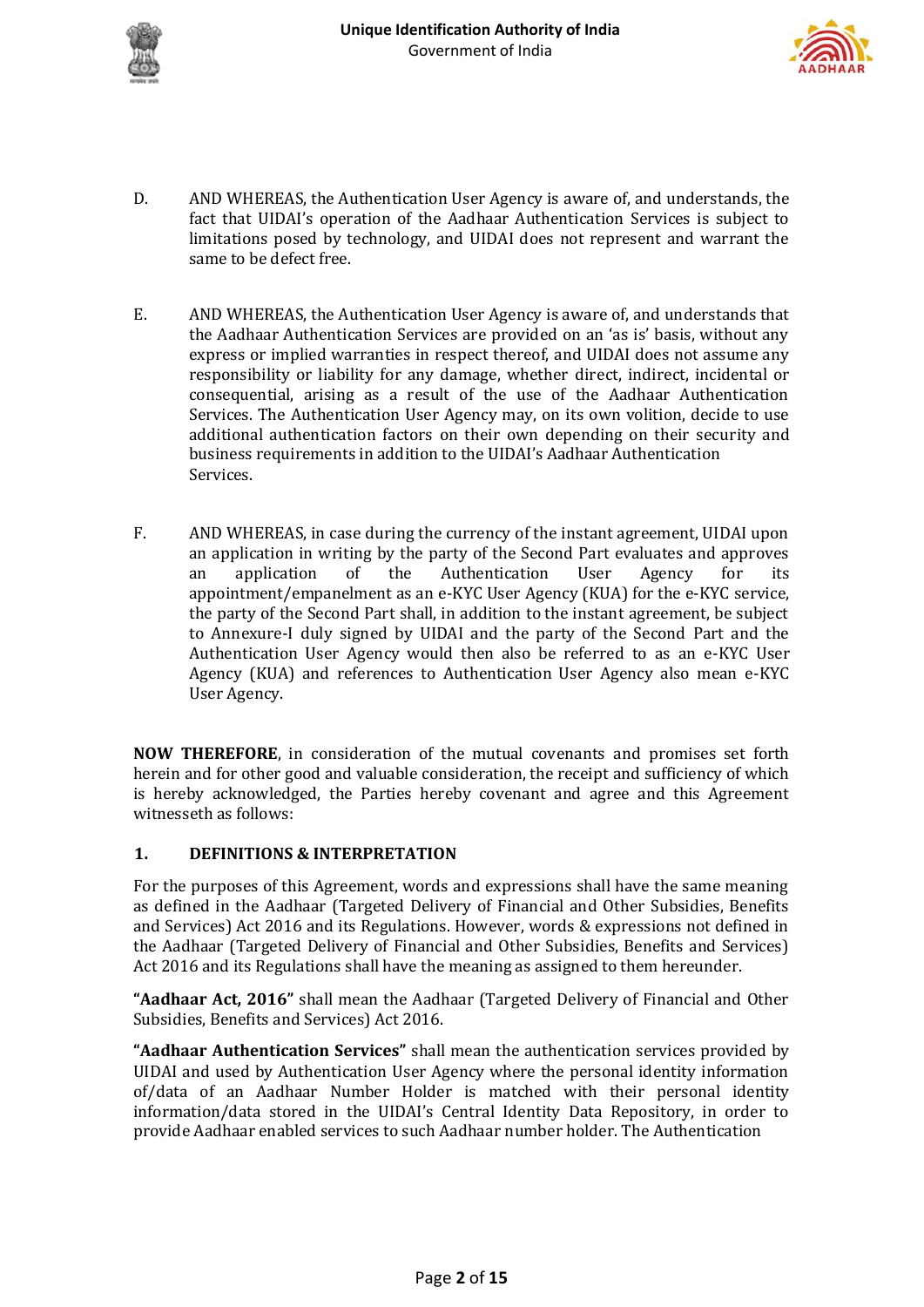



User Agency shall avail Aadhaar authentication service by establishing a connection with UIDAI's Central Identity Data Repository, through an Authentication Service Agency.

**"Aadhaar Enabled Services"** shall mean services provided by an Authentication User Agency to Aadhaar Number Holder, using the Aadhaar Authentication Services of UIDAI.

"**Agreement**" shall mean this agreement executed between the Parties, along with its schedules, annexures and exhibits, if any, and all instruments supplemental to or amending, modifying or confirming this agreement in accordance with the provisions of this agreement, if any, in each case as they may be supplemented or amended from time to time.

**"Authentication Device"** shall mean a terminal or device from where the Authentication User Agency carries out its service/business functions and interacts with Aadhaar Number Holders, by seeking authentication of Aadhaar Number Holders identity to enable the Authentication User Agency's business function.

**"Business Day"** shall mean any day other than a Saturday, Sunday or official public holiday in India.

**"Confidential Information"** shall mean any information which is considered confidential in terms of Clause 6 of this Agreement and shall include, but not limited to, information such as Aadhaar Number, name, address, age, gender, date of birth, relationships and other demographic information, as also, biometric information such as photograph, finger print and iris scan of a resident.

**"False Accept"** shall be referred to an accept transaction where a system identifies a biometric as genuine (while, in reality it belongs to some other individual) or will fail to reject an impostor biometric. Imposter can be defined as someone who intentionally or unintentionally is presenting his/her biometric against someone else's Aadhaar number.

"**Fees"** shall include fees and charges determined and notified by the Authority from time to time, and payable by entities during their appointment, which shall include application fees, annual subscription fees, license fees and fees for individual authentication transactions.

"**Financial disincentives**" shall mean the disincentives that may be imposed by the UIDAI on Authentication User Agencies as per Annexure II to this Agreement.

**"Law(s)"** shall mean The Aadhaar (Targeted Delivery of Financial and other Subsidies, Benefits and Services) Act, 2016 and its Regulations, all other applicable laws, by-laws, rules, regulations, orders, ordinances, protocols, codes, guidelines, policies, notices, directions, judgments, decrees or other requirements or official directive of any governmental authority or person acting under the authority of any governmental authority, whether in effect or which may come into effect in the future.

**"OTP"** shall mean one time password sent to the Aadhaar number holder's registered mobile phone for the purpose of authentication.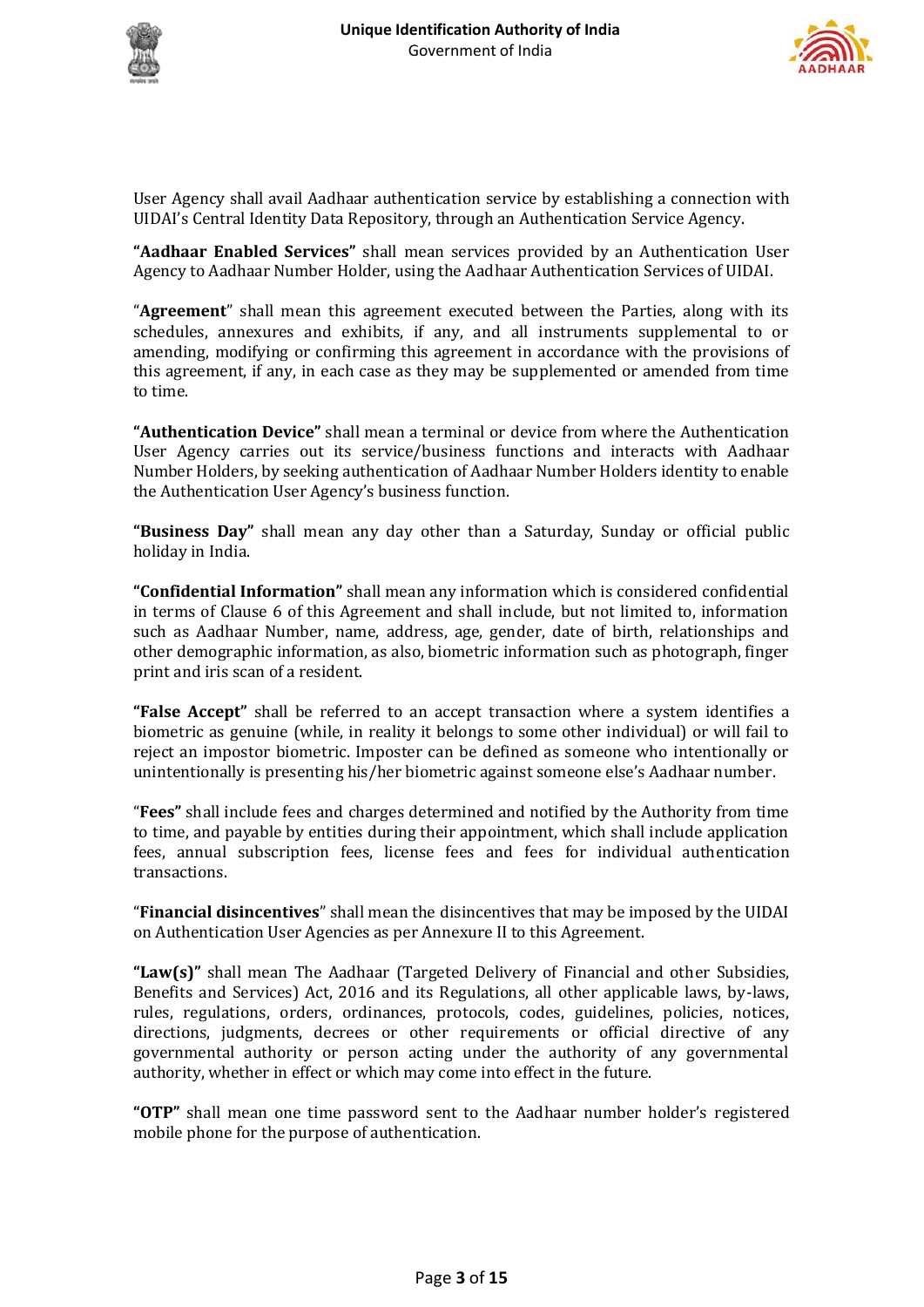



**"Party"** refers individually to UIDAI and the Authentication User Agency and

"**Parties**" refer collectively to UIDAI and Authentication User Agency.

**"Standards"** shall mean the standards issued by UIDAI with regard to matters covered by this Agreement, and sole right of interpretation whereof shall rest with UIDAI at all times.

"**Sub-AUA**" shall mean an entity appointed by the Authentication User Agency under this agreement to access Yes/No authentication facility through the Authentication User Agency.

**"Term"** shall mean the duration specified in Clause 7.

**"Third Party"** shall mean any party who is not a Party.

# **2. TERMS AND CONDITIONS OF APPOINTMENT OF AUTHENTICATION USER AGENCY**

- 2.1 UIDAI hereby grants the Authentication User Agency a non-exclusive and revocable right to use Aadhaar Authentication Services, for providing such Aadhaar Enabled Services to Aadhaar Number Holder(s) as set out in the appointment letter and in the manner set out in this Agreement. The Authentication User Agency understands and agrees that it shall be responsible to UIDAI for all its Aadhaar authentication related aspects, covered by this Agreement.
- 2.2 In the event the Authentication User Agency outsources part(s) of its operations to other entities, the ultimate responsibility for the results of Aadhaar authentication related operations lies with the Authentication User Agency, and the Authentication User Agency shall ensure that the entity to which it has outsourced its operations is audited annually by information systems auditor certified by STQC / CERT-IN and compliance audit report is submitted to UIDAI.
- 2.3 The Authentication User Agency shall ensure that the client application to be used by Sub AUA for Aadhaar authentication is developed and digitally signed by Authentication User Agency or else Authentication User Agency shall give its digitally signed SDK to Sub AUA for the purposes of capturing Aadhaar number and other authentication details such as demographics, OTP or biometrics. Under no circumstances, Sub AUA shall capture Aadhaar number and other authentication data for the purposes of Aadhaar Authentication by any means other than these two means described above. In addition, under no circumstances Authentication User Agency shall expose the Aadhaar Authentication API directly to any other agency or application and only Authentication User Agency provided client application or SDK must access these APIs in a secure fashion. The Authentication User Agency shall also ensure that the Sub AUA client application or SDK, as the case may be, used for Aadhaar Authentication, is audited at the time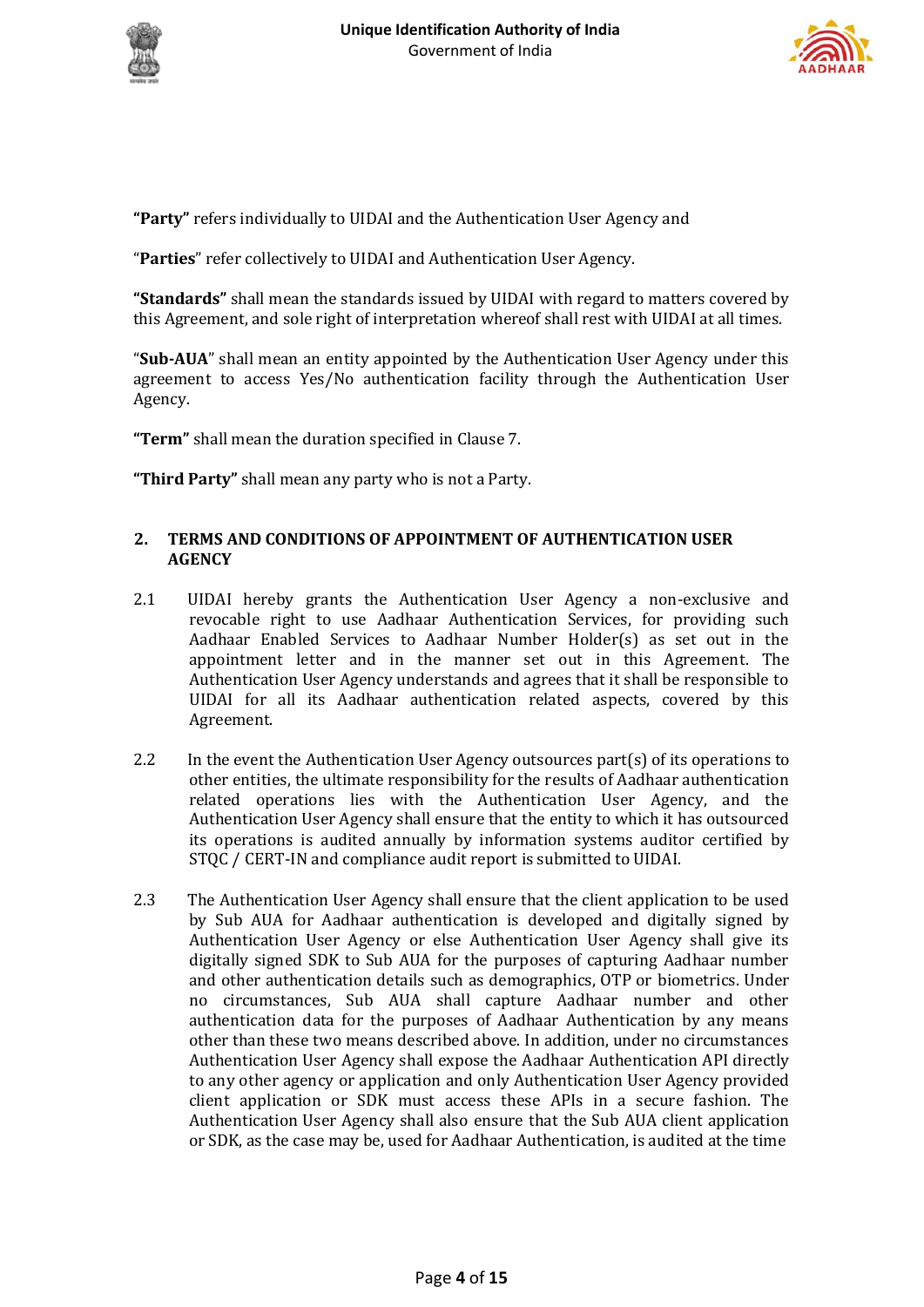



of creation of the application/SDK and also for every major release of the application/SDK or every year thereafter whichever comes first, by information systems auditor(s) certified by STQC / CERT-IN and compliance audit report is submitted to UIDAI.

- 2.4 All the obligations of the Authentication User Agency under this agreement shall be equally applicable to the Sub AUAs. The Authentication User Agency understands that the Aadhaar Authentication Service shall be provided at the sole discretion of UIDAI, which reserves the right to add, revise, suspend in whole, or in part any of the Aadhaar Authentication Service, at any time without prior notice, in its sole discretion, for any reason whatsoever.
- 2.5 It is hereby mutually agreed between the Parties that the rights and obligations of the Authentication User Agency, under this Agreement, are non-transferable and non-assignable whether by sale, merger, or by operation of law, except with the express written consent of UIDAI.
- 2.6 The Authentication User Agency hereby unequivocally agrees that the use of the Aadhaar Authentication Services by it for providing Aadhaar Enabled Services to Aadhaar Number Holder(s) and the Aadhaar Authentication Services shall not, in any manner, whether direct or indirect, be used for purposes that are antigovernment or anti-State or discriminatory or related to money laundering or in contravention of any laws applicable in India.

# **3. OBLIGATIONS OF THE AUTHENTICATION USER AGENCY**

3.1 The Authentication User Agency shall take permission of UIDAI before entering into any agreement with any Sub AUA and shall duly register them in the manner prescribed by UIDAI from time to time. The Authentication User Agency shall share a separate license key with each Sub AUA. The Authentication User Agency shall also issue a unique Sub AUA code to identify each Sub AUA and shall include the Sub AUA code in all authentication requests originating from that Sub AUA which it forwards to CIDR for authentication.

## **4. INTELLECTUAL PROPERTY**

- 4.1 The Authentication User Agency is aware that "Aadhaar" is the intellectual property of UIDAI and the Authentication User Agency understands that any unauthorized reproduction of the same constitutes infringement and may be subject to penalties, both civil and criminal.
- 4.2 It is hereby mutually agreed between the Parties that the Authentication User Agency shall have a non-exclusive right to use the Aadhaar name and logo and to represent itself as an entity providing Aadhaar Enabled Services to Aadhaar Number Holder(s), subject to the condition that all rights, title and interest, including intellectual property rights, in the Aadhaar name and logo shall vest, at all times, either during the operation of this Agreement or otherwise, in UIDAI.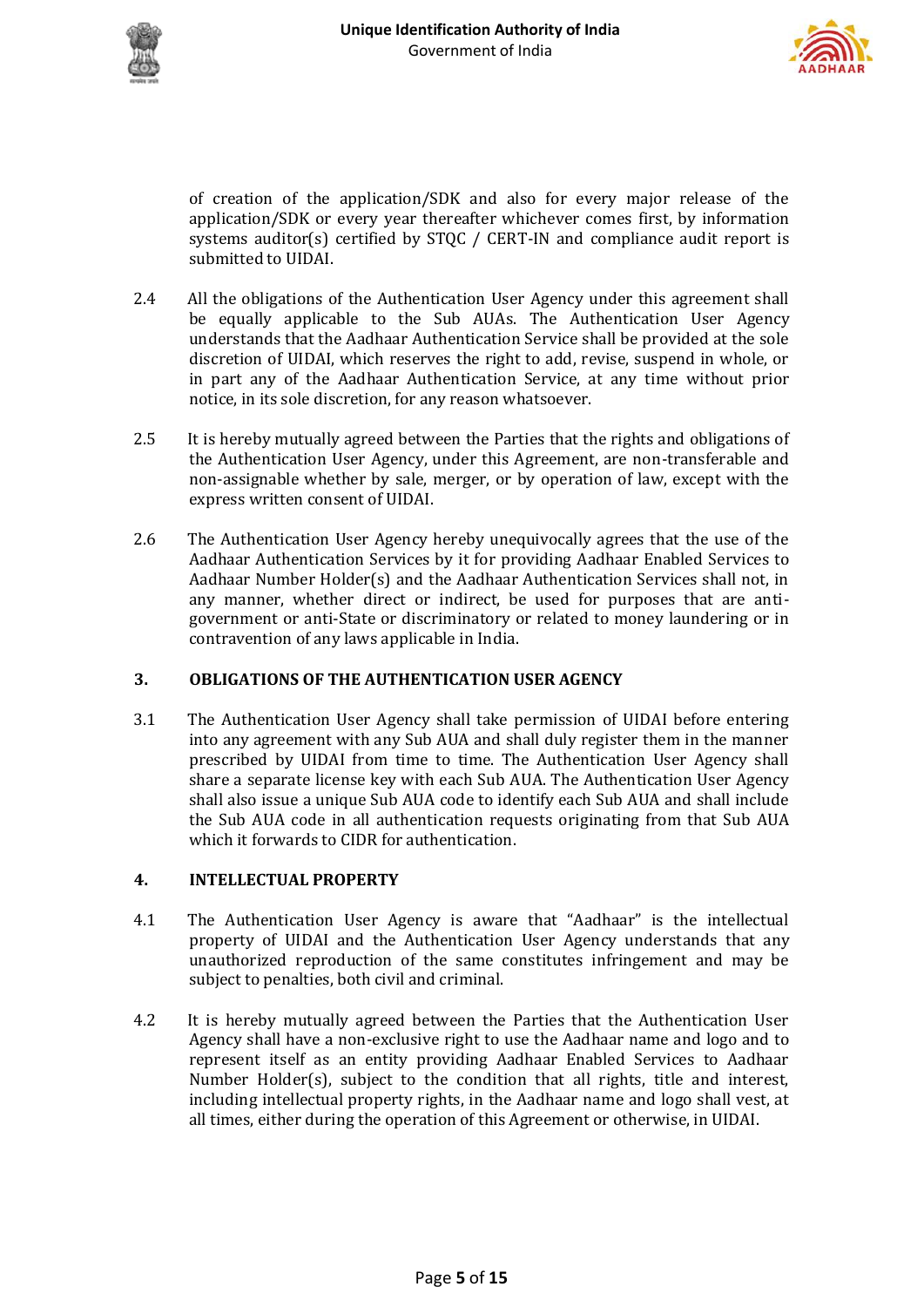



- 4.3 The Authentication User Agency hereby unequivocally agrees that it shall use the Aadhaar name and logo, without any modification, in its promotional, educational and informational literature, for the duration of this Agreement.
- 4.4 The Authentication User Agency hereby unequivocally agrees that it shall not authorize any other entity or individual to use the Aadhaar name and logo, except with the prior written permission of UIDAI.
- 4.5 The Authentication User Agency hereby unequivocally agrees that upon becoming aware of unauthorized use, copy, infringement or misuse of the Aadhaar name and/or logo, and any rights, title and interest therein, including intellectual property rights, it shall notify UIDAI about such unauthorized use forthwith. At the request of UIDAI, the Authentication User Agency shall take part in or give assistance in respect of any legal proceedings and execute any documents and do any things reasonably necessary to protect the rights, title and interest of UIDAI, including intellectual property rights, in respect of the Aadhaar name and logo.

# **5. INDEMNITY AND LIMITATION OF LIABILITY**

- 5.1 The Authentication User Agency understands that the use of Aadhaar Authentication Services by the Authentication User Agency does not result in incurring of any liability by UIDAI whatsoever. The Authentication User Agency alone is responsible for the proper and judicious use of the Aadhaar Authentication Services. UIDAI shall not, in any case, be held responsible for damage and/or harm, direct or indirect, material or immaterial, or of any nature whatsoever, arising from any unavailability of the Aadhaar Authentication Services or its use by the Authentication User Agency.
- 5.2 Without prejudice to generality of the above, the Authentication User Agency shall indemnify and keep UIDAI harmless and indemnified from and against all claims, liabilities, losses and incurred costs, fines, penalties, expenses, taxes, assessment, punitive damages, fees (including advocate's/ attorney's fee), liabilities (including any investigative, legal and other expenses incurred in connection with, and any amounts paid in settlement of, any pending or threatened legal action or proceeding), judgments, awards, assessments, obligations, damages, etc., which UIDAI may suffer or incur arising out of, or in connection with:
	- a) any act, neglect, default or omission on the part of the Authentication User Agency, its subsidiaries or any person associated with the Authentication User Agency, including but not limited to liabilities arising from non compliance of applicable Standards and Regulations prescribed by UIDAI, from time to time, unauthorized use or disclosure of Confidential Information and failure to comply with data protection and storage requirements, as prescribed by UIDAI, from time to time;
	- b) any breach by the Authentication User Agency of the terms and conditions or its appointment or its obligations under this Agreement;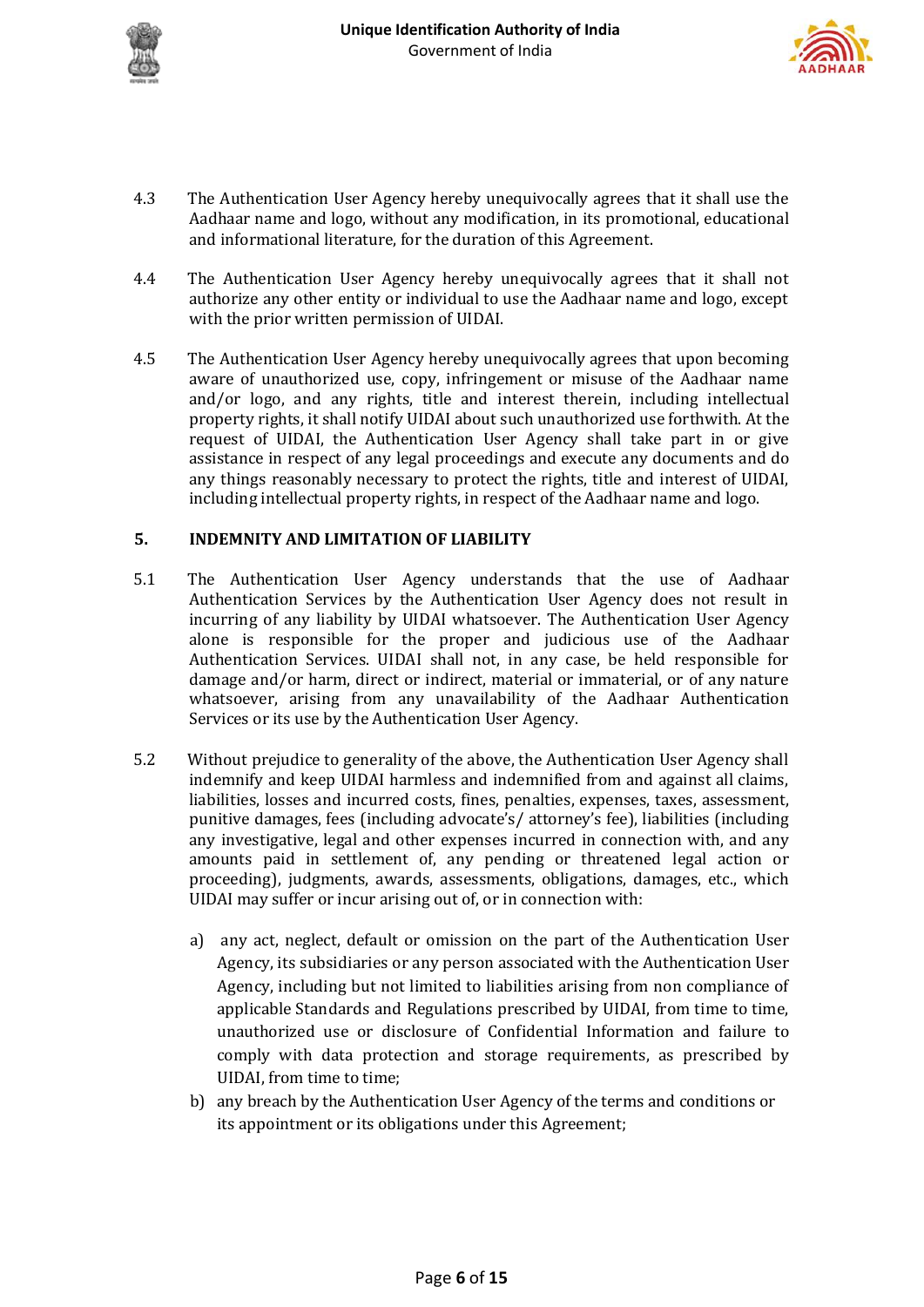



- c) any breach by the Authentication User Agency of its obligations under any Law(s) or contract, etc;
- d) default or omission on the part of the Authentication User Agency to follow statutory Regulations, instructions and guidelines issued by UIDAI, the Government of India, and any other governmental authority.
- e) any damage and/or harm, direct or indirect, material or immaterial, or of any nature whatsoever, arising from any unavailability of the Aadhaar Authentication Services or its use by the Authentication User Agency.
- 5.3 In the event of a Third Party bringing a claim or action against UIDAI, as a consequence of the use of Aadhaar Authentication Services by the Authentication User Agency or its Sub AUA, the Authentication User Agency shall defend and / or to assist UIDAI in defending, at the Authentication User Agency's cost, such claims or actions, either in a legal proceeding or otherwise and keep UIDAI indemnified and harmless, at all times, against all actions, claims, demands, costs, charges and expenses arising out of or incurred by reason of any infringement of intellectual property rights of any Third Party in connection with the use of the Aadhaar Authentication Services;
- 5.4 It is hereby mutually agreed that this Clause shall survive the termination of this Agreement.

# **6. CONFIDENTIALITY, DATA PROTECTION, SECURITY AND USE OF INFORMATION**

- 6.1 The Authentication User Agency and all its Sub AUAs shall treat all information, which is disclosed to it as a result of the operation of this Agreement, as Confidential Information, and shall keep the same confidential, maintain secrecy of all such information of confidential nature and shall not, at any time, divulge such or any part thereof to any third party except as may be compelled by any court or agency of competent jurisdiction, or as otherwise required by law, and shall also ensure that same is not disclosed to any person voluntarily, accidentally or by mistake.
- 6.2 The Authentication User Agency hereby unequivocally agrees to undertake all measures, including security safeguards, to ensure that the information in the possession or control of the Authentication User Agency, as a result of operation of this Agreement, is secured and protected against any loss or unauthorised access or use or unauthorised disclosure thereof, including all obligations relating to protection of information in the Aadhaar (Targeted Delivery of Financial and other Subsidies, Benefits and Services) Act, 2016.
- 6.3 It is hereby mutually agreed between the parties that UIDAI assumes no responsibility or liability for any action or inaction, use or misuse of the Confidential Information and other data in the control of the Authentication User Agency or its sub-AUAs.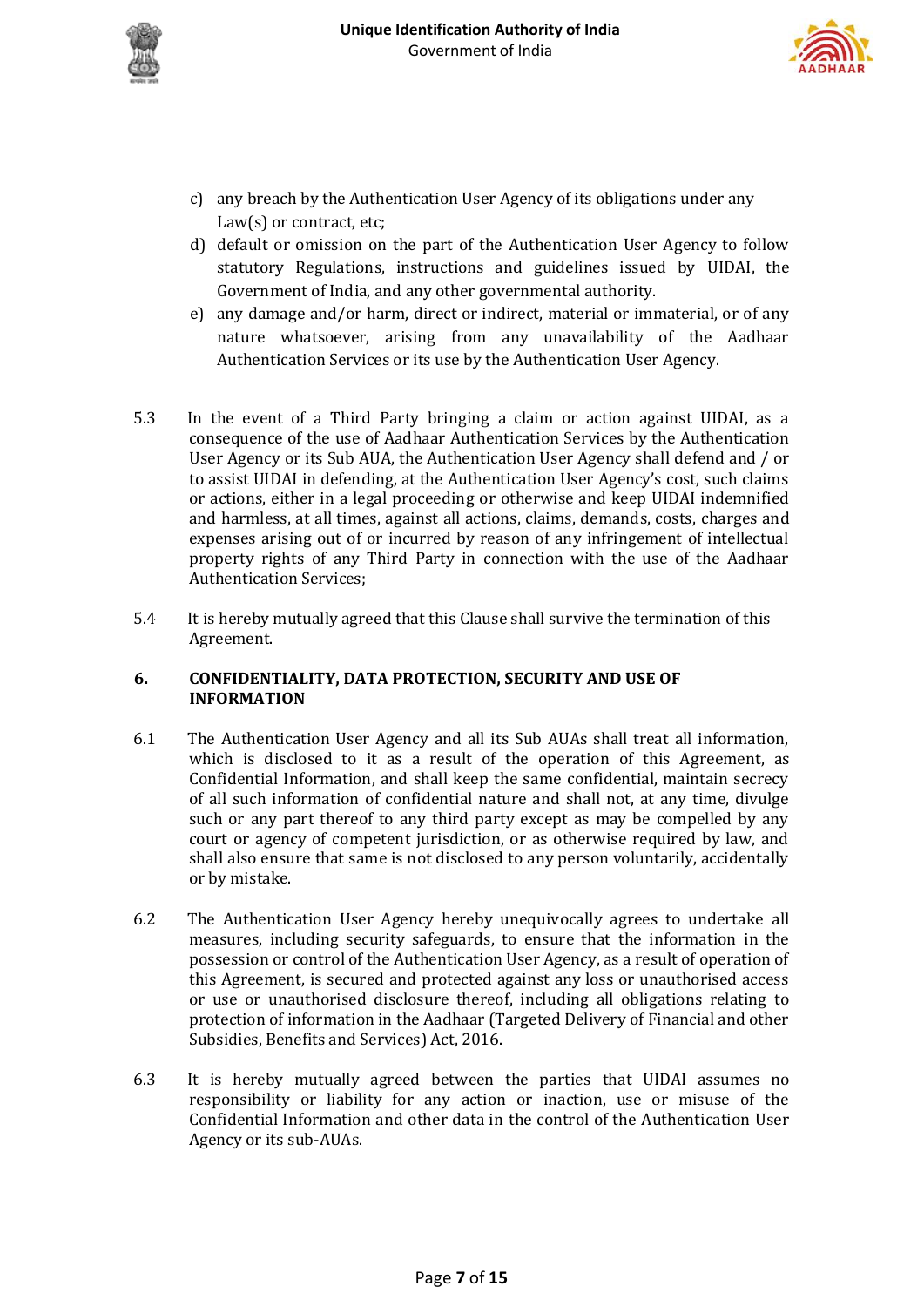



6.4 It is hereby mutually agreed that this Clause shall survive the termination of this Agreement.

# **7. TERM, TERMINATION AND CONSEQUENCES**

- 7.1 This Agreement shall be in force till  $31<sub>st</sub>$  March, 20xx, i.e. March month end of the third year from the effective date, unless renewed by mutual consent, in writing, of the Parties, prior to expiry of this Agreement, upon such terms and conditions as may be mutually agreed between the Parties.
- 7.2 The UIDAI shall have the right to levy financial disincentives on the Authentication User Agency as per Annexure II to this Agreement, subject to annual cap of (i) Rs. 1 crore for entities under category 1.1 of Schedule A of Aadhaar (Authentication) Regulations, 2016 i.e. a Central/ State Government Ministry/Department and their attached or sub-ordinate offices and (ii) for other entities, Rs. 1 crore or 1% of Worldwide Gross Annual Turnover from all businesses whichever is more. Such disincentives may be levied by the UIDAI, by *inter alia* invoking, in part or full, the bank guarantee submitted by the Authentication User Agency, in case of violation of any clause of this agreement. The levying of financial disincentives shall not take away UIDAI's right to terminate this Agreement in terms of Clause 7.4 of this Agreement.
- 7.3 UIDAI shall designate an officer of the rank of Assistant Director General in UIDAI to determine and levy financial disincentives as mentioned in Clause 7.2 above. In case, the Authentication User Agency is not satisfied with the decision of Assistant Director General, it shall have an option to escalate it to an officer of the rank of Deputy Director General as designated by UIDAI. The determination of financial disincentives by the designated Deputy Director General in this regard shall be final.
- 7.4 UIDAI shall have the right to suspend the services without any prior notice at any time. It shall have the right to subsequently terminate this Agreement by giving fifteen (15) days notice, in writing, prior to expiry of the Term, without any protest or demur from the Authentication User Agency, in the event that the Authentication User Agency:
	- a) fails to comply with the Regulations or the Standards or the decision and directions issued by UIDAI, from time to time, with regard to the interpretation and enforcement of the Standards;
	- b) is in breach of its obligations under this Agreement;
	- c) uses the Aadhaar Authentication Services for any other purpose than those specified in the appointment letter;
	- d) is in liquidation, or if a receiver has been appointed in respect of the Authentication User Agency or the Authentication User Agency becomes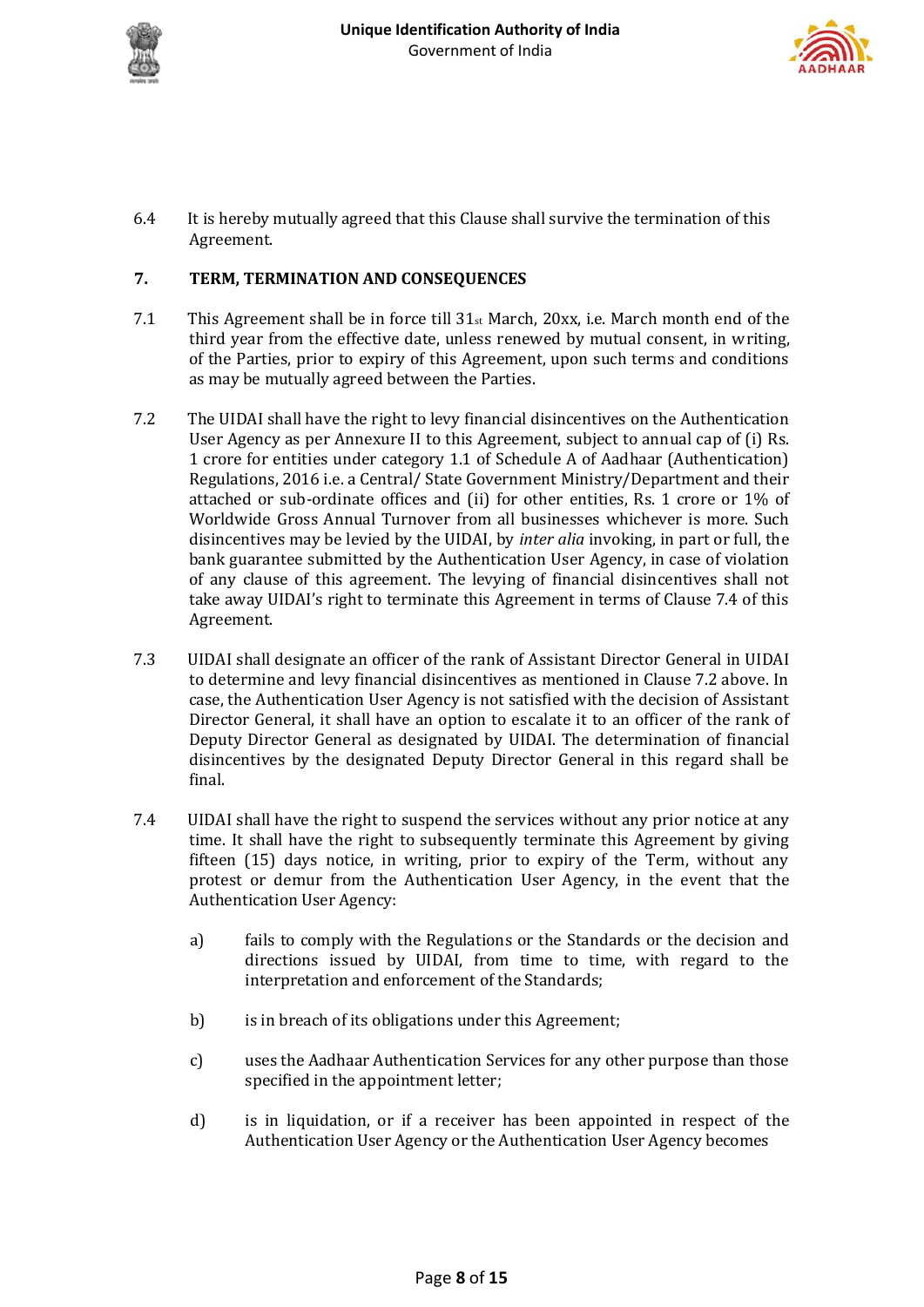



subject to any form of insolvency administration or files for voluntary liquidation.

- e) In case the Authentication User Agency is also an Authentication Service Agency, termination of the Authentication Service Agency agreement with UIDAI will automatically terminate this agreement.
- 7.5 The Authentication User Agency shall have no right to compensation for termination of this Agreement by UIDAI.
- 7.6 The termination of this Agreement by UIDAI, shall result in automatic cancellation of the registration of the Authentication User Agency, granted by UIDAI, without any notification, in this regard, to the Authentication User Agency.
- 7.7 The Authentication User Agency may terminate this agreement by giving 30 days' notice in writing to the UIDAI.
- 7.8 Upon termination of this Agreement, the Authentication User Agency shall, forthwith, cease to use the Aadhaar name and logo for any purposes, and in any form, whatsoever.

# **8. GRIEVANCE REDRESSAL**

- 8.1 The Authentication User Agency shall setup grievance handling mechanism to receive and address the complaints from the Aadhaar Number Holders with regard to authentication services performed by it. It shall be the responsibility of the Authentication User Agency to ensure that similar mechanism is setup by its sub-AUAs.
- 8.2 The Authentication User Agency shall provide various channels to the Aadhaar number holder to lodge their complaint such as phone, e-mail, web-portal, SMS etc. Such information shall be displayed for residents at all touch points.
- 8.3 UIDAI may require from the Authentication User Agency the details of any complaint and its redressal by the Authentication User Agency.
- 8.4 The Authentication User Agency shall provide a quarterly report of all the grievances handled by it in the format prescribed by UIDAI, from time to time.
- 8.5 The Authentication User Agency understands and agrees that the failure to comply with the grievance redressal mechanism, prescribed by UIDAI from time to time, shall result in the breach of this Agreement.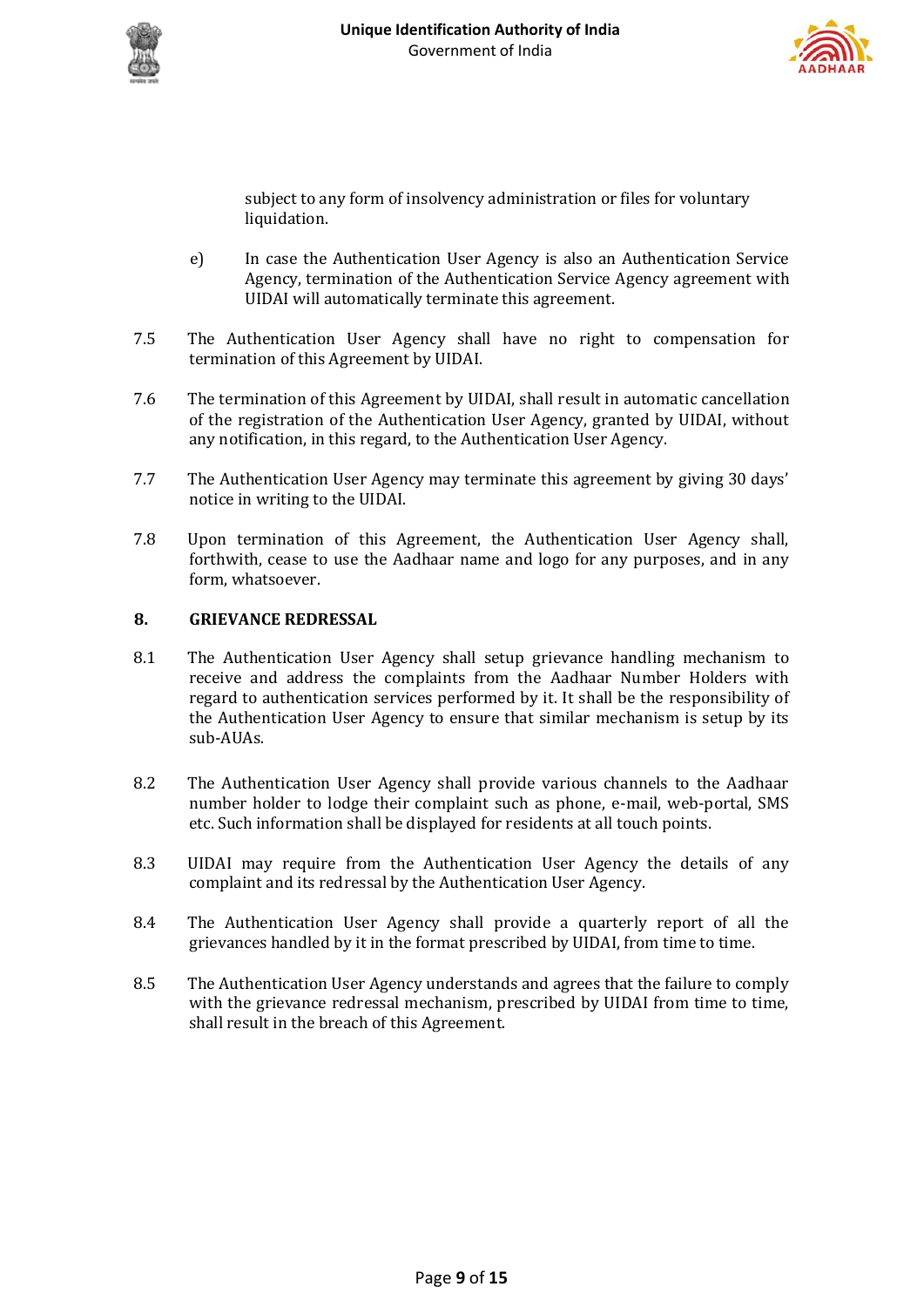



# **9. GENERAL**

## 9.1 Notices

Any notice, direction or other documentation required or remitted to be given hereunder shall be in writing and may only be given by personal delivery, international courier, electronic mail or facsimile (with confirmation received) at the addresses hereinafter set forth:

(i) For UIDAI :

|      | Address                                       | Application & Authentication Division,<br>3rd Floor, Tower II,<br>Jeevan Bharati Building<br><b>Connaught Circus</b><br>New Delhi-110001 |
|------|-----------------------------------------------|------------------------------------------------------------------------------------------------------------------------------------------|
|      | Attention                                     |                                                                                                                                          |
| (ii) | For the<br>Authentication<br>User Agency<br>÷ |                                                                                                                                          |
|      | Address<br>İ                                  |                                                                                                                                          |
|      |                                               |                                                                                                                                          |
|      | Attention<br>٠<br>Fax No.                     |                                                                                                                                          |

#### 9.2 Further Assurances

The Parties hereto shall sign such further and other papers, cause such meetings to be held, resolutions passed and bylaws enacted, exercise their vote and influence, do and perform and cause to be done and performed such further and other acts and things as may be necessary or desirable in order to give full effect to this Agreement and every part hereof.

#### 9.3 No Waiver

No failure by a Party to take any action with respect to a breach of this Agreement or a default by any other Party shall constitute a waiver of the former Party's right to enforce any provision of this Agreement or to take action with respect to such breach or default or any subsequent breach or default. Waiver by any Party of any breach or failure to comply with any provision of this Agreement by a Party shall not be construed as, or constitute, a continuing waiver of such provision, or a waiver of any other breach of or failure to comply with any other provision of this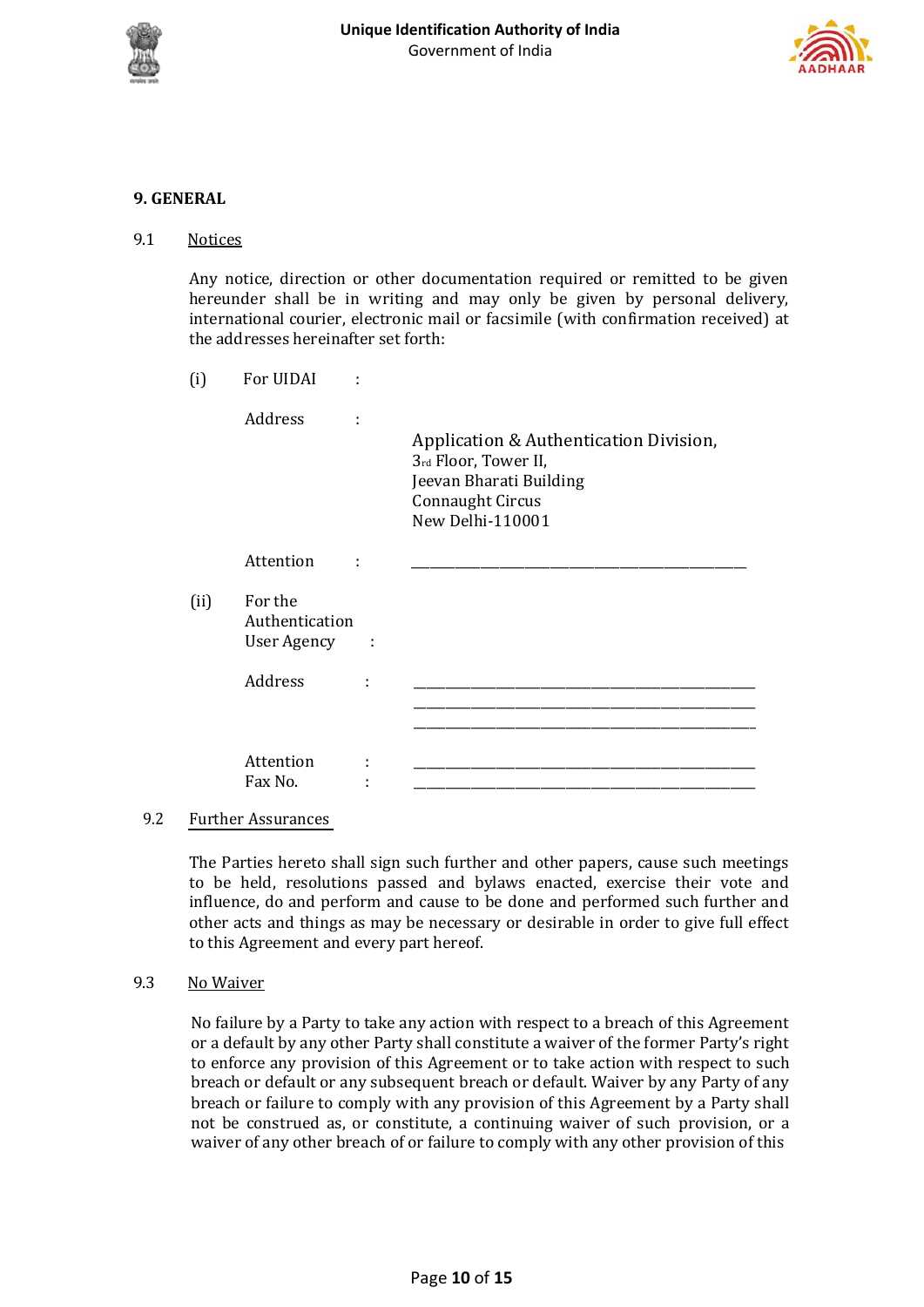



Agreement, unless any such waiver has been consented to by the other Party in writing.

## 9.4 Severability

If any Clause or part thereof, of this Agreement or any agreement or document appended hereto or made a part hereof is rendered invalid, ruled illegal by any court of competent jurisdiction, or unenforceable under present or future Laws effective during the term of this Agreement, then it is the intention of the Parties that the remainder of the Agreement, or any agreement or document appended hereto or made a part hereof, shall not be affected.

## 9.5 Counterparts

This Agreement may be executed in one or more counterparts, all of which shall be read and construed as one document and any facsimile signature hereto shall be deemed to be an original signature.

## 9.6 Independent Legal Advice

Each of the Parties acknowledges that it has received independent legal advice regarding the terms of this Agreement.

# 9.7 Entire Agreement

This Agreement constitutes the entire agreement between the Parties. There are not and will not be any verbal statements, agreements, assurances, representations and warranties or undertakings among the Parties and this Agreement may not be amended or modified in any respect except by written instrument signed by the Parties.

## 9.8 Independence of the Parties with respect of each other

Each of the Parties is and shall remain independent parties. Neither Party nor any of their respective affiliates shall have the authority to enter into any contract or any obligation for, or make any warranty or representation on behalf of the other. Further, nothing in this Agreement will be construed to create a joint partnership, joint venture, agency, or employer-employee relationship among the Parties.

## 9.9 Expenses

Each of the Parties shall bear the fees and expenses of their respective counsels, accountants and experts and all other costs and expenses as may be incurred by them incidental to the negotiation, preparation, execution and delivery of this Agreement.

## 9.10 Harmonious Construction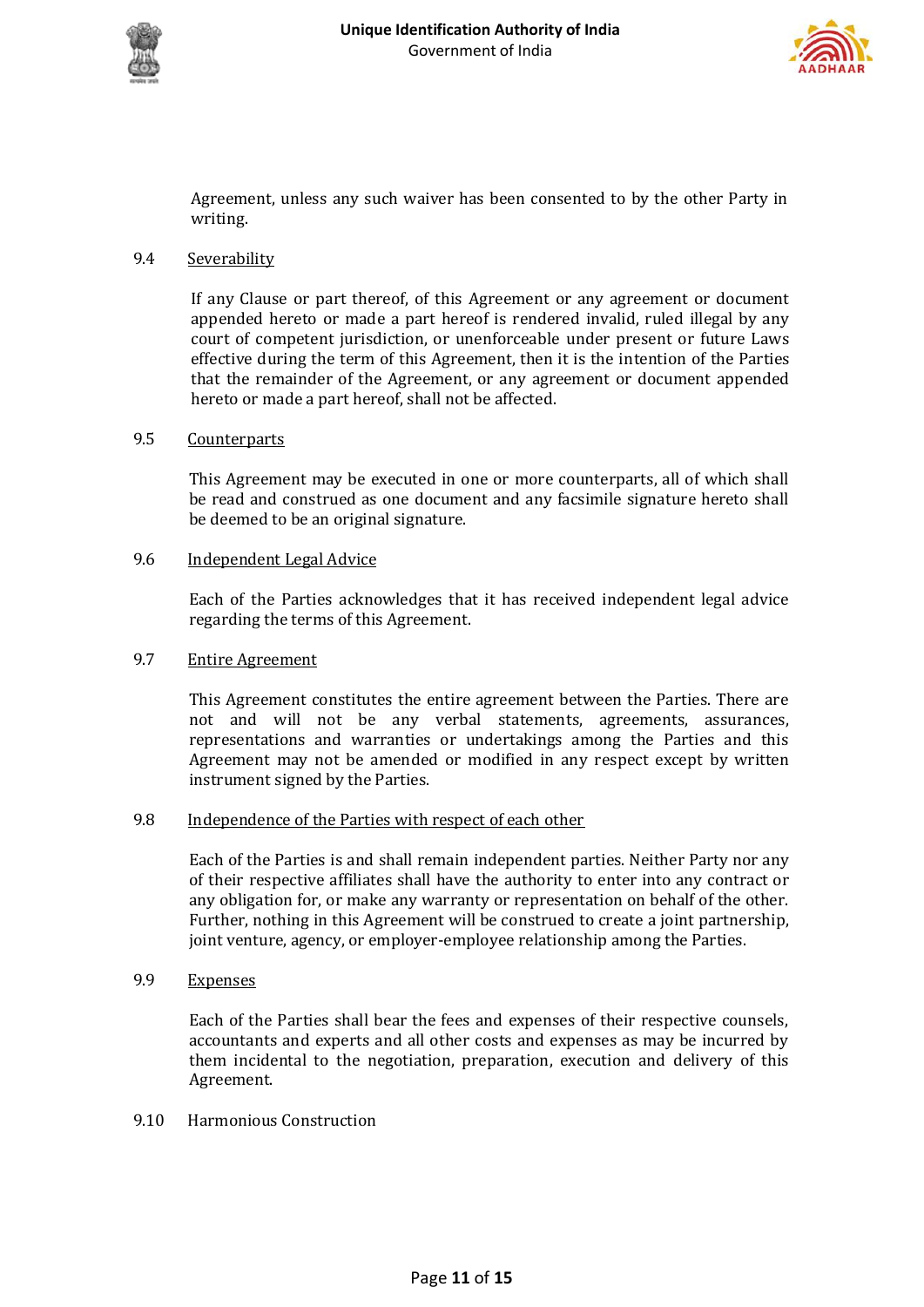



The terms and conditions of this Agreement shall at all times be construed in harmony with the Aadhaar Act, 2016 and the regulations made thereunder. All such conditions, liabilities, responsibilities, obligations, rights, duties, etc. contained therein shall continue to apply during the currency of this Agreement.

IN WITNESS WHEREOF the parties have each executed this Agreement by its duly authorized officer as of the day and year first above written.

# SIGNED AND DELIVERED FOR AND ON BEHALF OF **THE PRESIDENT OF INDIA ACTING THROUGH (NAME & DESIGNATION) UNIQUE IDENTIFICATION AUTHORITY OF INDIA**

| SIGNED AND DELIVERED FOR AND ON BEHALF OF<br><u> 1989 - Johann Harry Harry Harry Harry Harry Harry Harry Harry Harry Harry Harry Harry Harry Harry Harry Harry</u> |  |
|--------------------------------------------------------------------------------------------------------------------------------------------------------------------|--|
|                                                                                                                                                                    |  |
|                                                                                                                                                                    |  |
|                                                                                                                                                                    |  |
| <b>WITNESSES:</b>                                                                                                                                                  |  |
|                                                                                                                                                                    |  |
|                                                                                                                                                                    |  |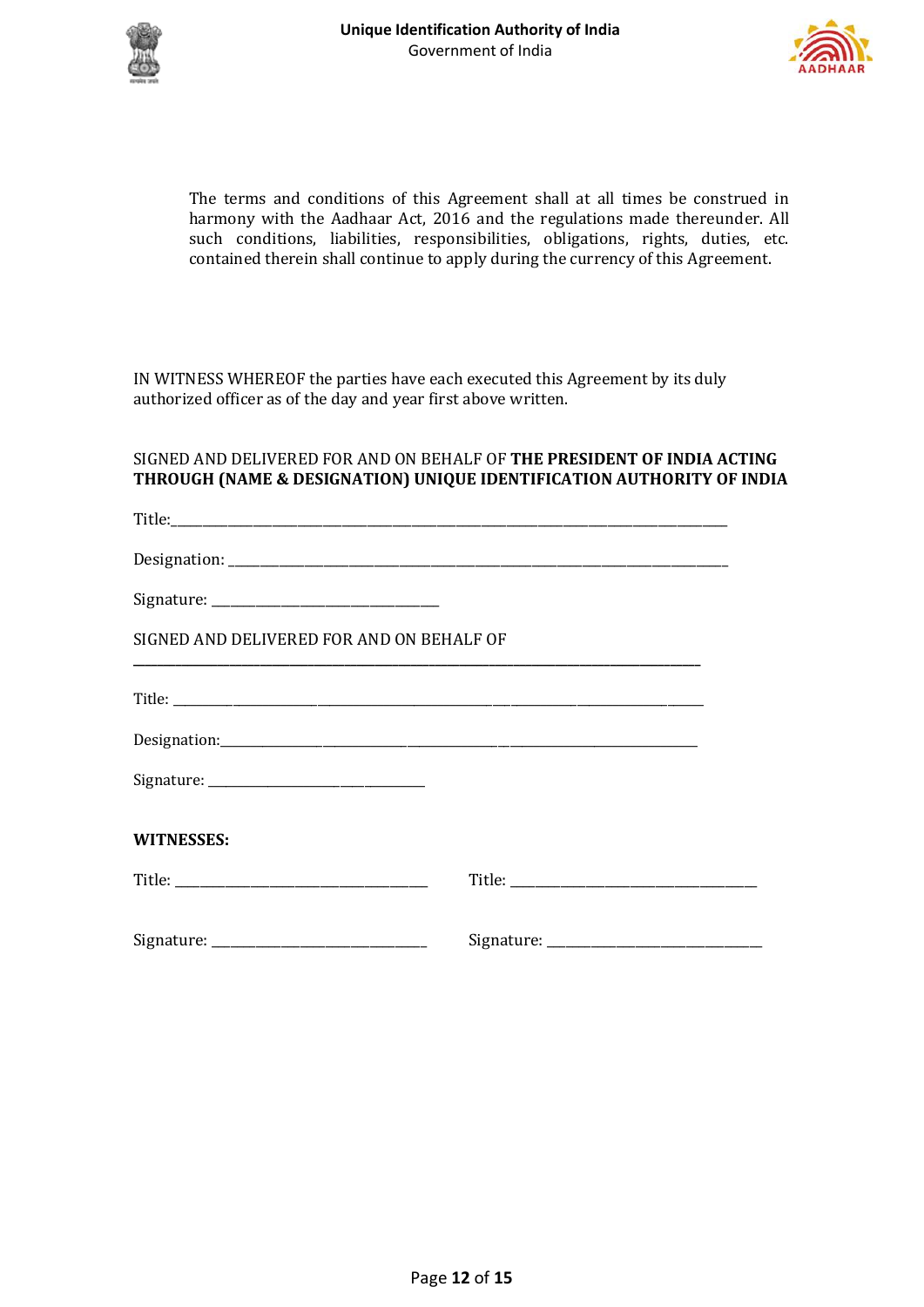



**ANNEXURE-I**

## **e-KYC Agreement**

# **1. Terms and Conditions**

- i. Aadhaar e-KYC is an Aadhaar Enabled Service offered by the UIDAI through the Authentication Service Agencies to Authentication User Agencies.
- ii. Aadhaar e-KYC service will be offered at the fees and charges as determined by UIDAI by notification which may be revised from time to time.
- iii. UIDAI hereby grants the Authentication User Agency a non-exclusive and revocable right to use the Aadhaar e-KYC service to provide such services to Aadhaar Number Holders, as set out in the appointment letter and in the manner set out in this Agreement. The Authentication User Agency understands that the Aadhaar e-KYC Service shall be provided at the sole discretion of UIDAI, which reserves the right to add, revise, suspend in whole, or in part, any of the modes of Authentication for Aadhaar e-KYC Service, at any time with prior notice, in its sole discretion, for any reason whatsoever.
- iv. The Authentication User Agency hereby unequivocally agrees that all backend infrastructure, such as servers, databases etc., required specifically for the purpose of Aadhaar e-KYC shall be based in the territory of India.
- v. It is hereby clearly understood by the Parties that UIDAI shall have no responsibility or liability in relation to failures that may take place during the Aadhaar e-KYC process.